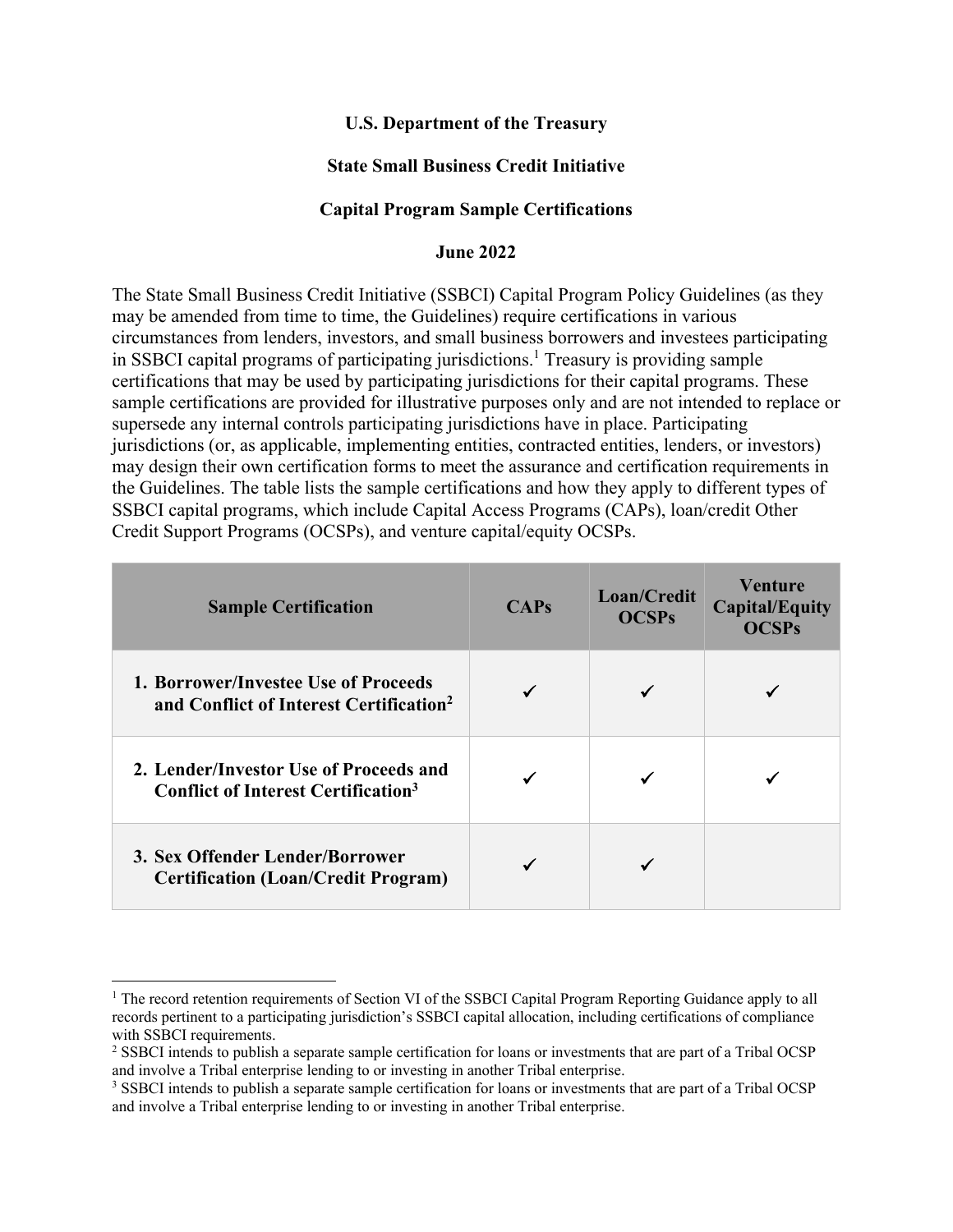| <b>Sample Certification</b>                                                                                                                                                                                                    | <b>CAPs</b> | Loan/Credit<br><b>OCSPs</b> | Venture<br><b>Capital/Equity</b><br><b>OCSPs</b> |
|--------------------------------------------------------------------------------------------------------------------------------------------------------------------------------------------------------------------------------|-------------|-----------------------------|--------------------------------------------------|
| 4. Sex Offender Investor/Investee<br><b>Certification (Venture Capital/Equity)</b><br>Program)                                                                                                                                 |             |                             |                                                  |
| <b>5. Borrower/Investee Certification</b><br><b>Related to Business Enterprises</b><br><b>Owned and Controlled by Socially</b><br>and Economically Disadvantaged<br><b>Individuals (SEDI-Owned</b><br>Businesses) <sup>4</sup> |             |                             |                                                  |
| <b>6. Certification Regarding Venture</b><br><b>Capital Fund Services to Portfolio</b><br><b>Companies</b>                                                                                                                     |             |                             |                                                  |

<sup>4</sup> SSBCI funds count toward fulfilling the "expended for" requirement for the \$1.5 billion SEDI allocation and toward qualifying for initial eligible amounts under the \$1.0 billion SEDI incentive allocation if the SSBCI funds have been expended for loans, investments, or other credit or equity support to any of the four groups of businesses set forth in Section IV.a of the Capital Program Policy Guidelines. While a participating jurisdiction may reasonably identify group (4) businesses (i.e., those located in Community Development Financial Institution (CDFI) Investment Areas) based on businesses' addresses from the relevant loan, investment, and credit or equity support applications, certification is required with regard to groups (1) through (3).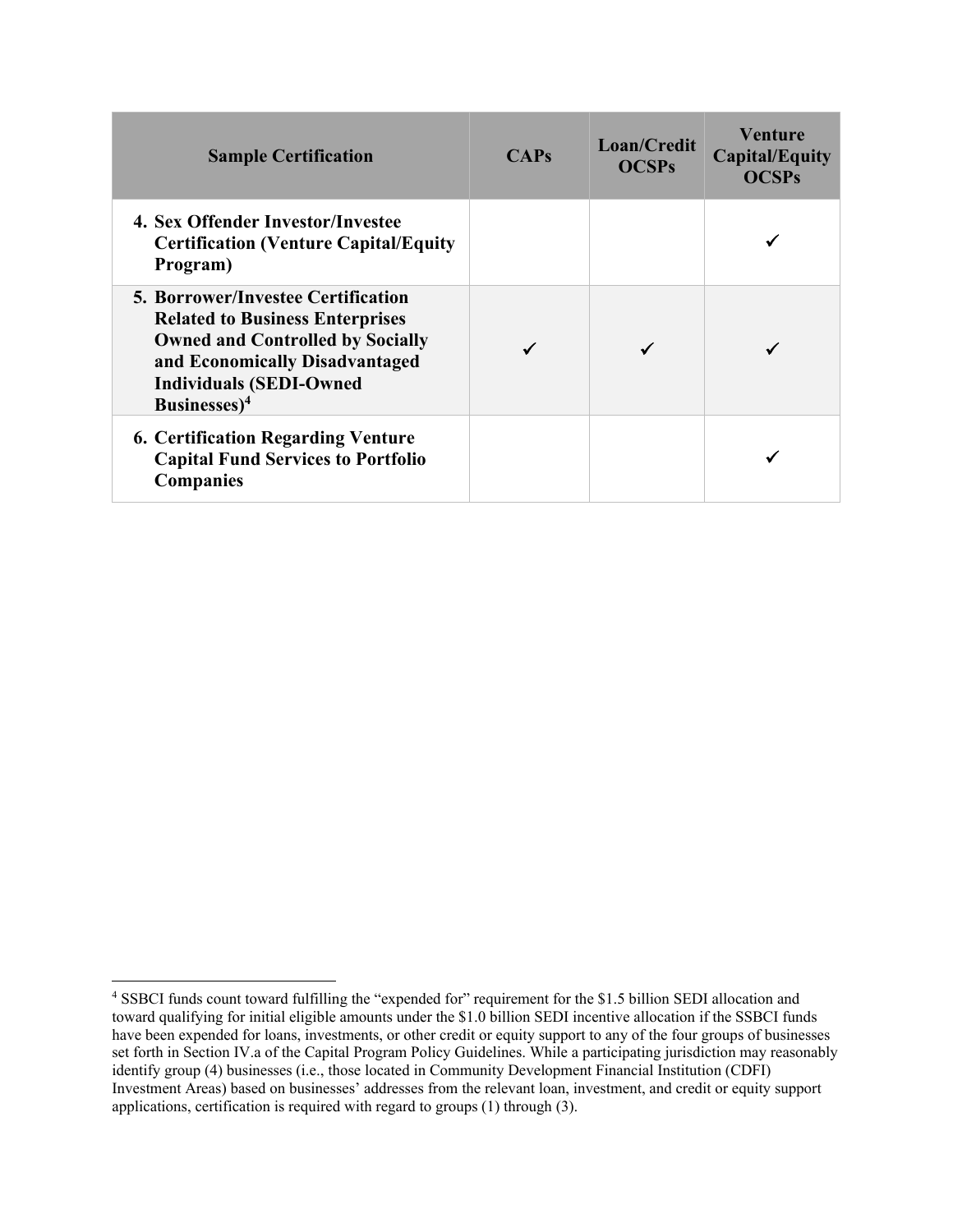# **Sample Certification 1. Borrower/Investee Use of Proceeds and Conflict of Interest Certification**

*This sample certification may be used by a participating jurisdiction to obtain the applicable borrower or investee use of proceeds and conflict of interest certifications. This sample certification is provided for illustrative purposes only and is not intended to replace or supersede any internal controls a participating jurisdiction has in place.* 

Funds from the State Small Business Credit Initiative (SSBCI) may only be used for certain purposes and in circumstances where the applicable conflict of interest standards are satisfied.

Legal name of borrower  $\Box$  or investee  $\Box$ :

The borrower or investee hereby certifies the following to the lender or investor:

- 1. The loan or investment proceeds will be used solely for a business purpose. A business purpose includes, but is not limited to, start-up costs; working capital; franchise fees; and acquisition of equipment, inventory, or services used in the production, manufacturing, or delivery of a business's goods or services, or in the purchase, construction, renovation, or tenant improvements of an eligible place of business that is not for passive real estate investment purposes. SSBCI funds may be used to purchase any tangible or intangible assets except goodwill. The term "business purpose" excludes acquiring or holding passive investments in real estate; the purchase of securities except as permitted in certification 2.d below; and lobbying activities (as defined in Section 3(7) of the Lobbying Disclosure Act of 1995, P.L. 104-65, as amended (2 U.S.C. § 1602(7)).
- 2. The loan or investment proceeds will not be used to:
	- a. repay delinquent federal or jurisdiction income taxes unless the borrower or investee has a payment plan in place with the relevant taxing authority;
	- b. repay taxes held in trust or escrow (e.g., payroll or sales taxes);
	- c. reimburse funds owed to any owner, including any equity investment or investment of capital for the business's continuance; or
	- d. purchase any portion of the ownership interest of any owner of the business, except for the purchase of an interest in an employee stock ownership plan qualifying under section 401 of Internal Revenue Code, worker cooperative, or related vehicle, provided that the transaction results in the employee stock ownership plan or other employee-owned entity holding a majority interest (on a fully diluted basis) in the business.
- 3. The borrower or investee is not:
	- a. a business engaged in speculative activities that profit from fluctuations in price, such as wildcatting for oil and dealing in commodities futures, unless those activities are incidental to the regular activities of the business and part of a legitimate risk management strategy to guard against price fluctuations related to the regular activities of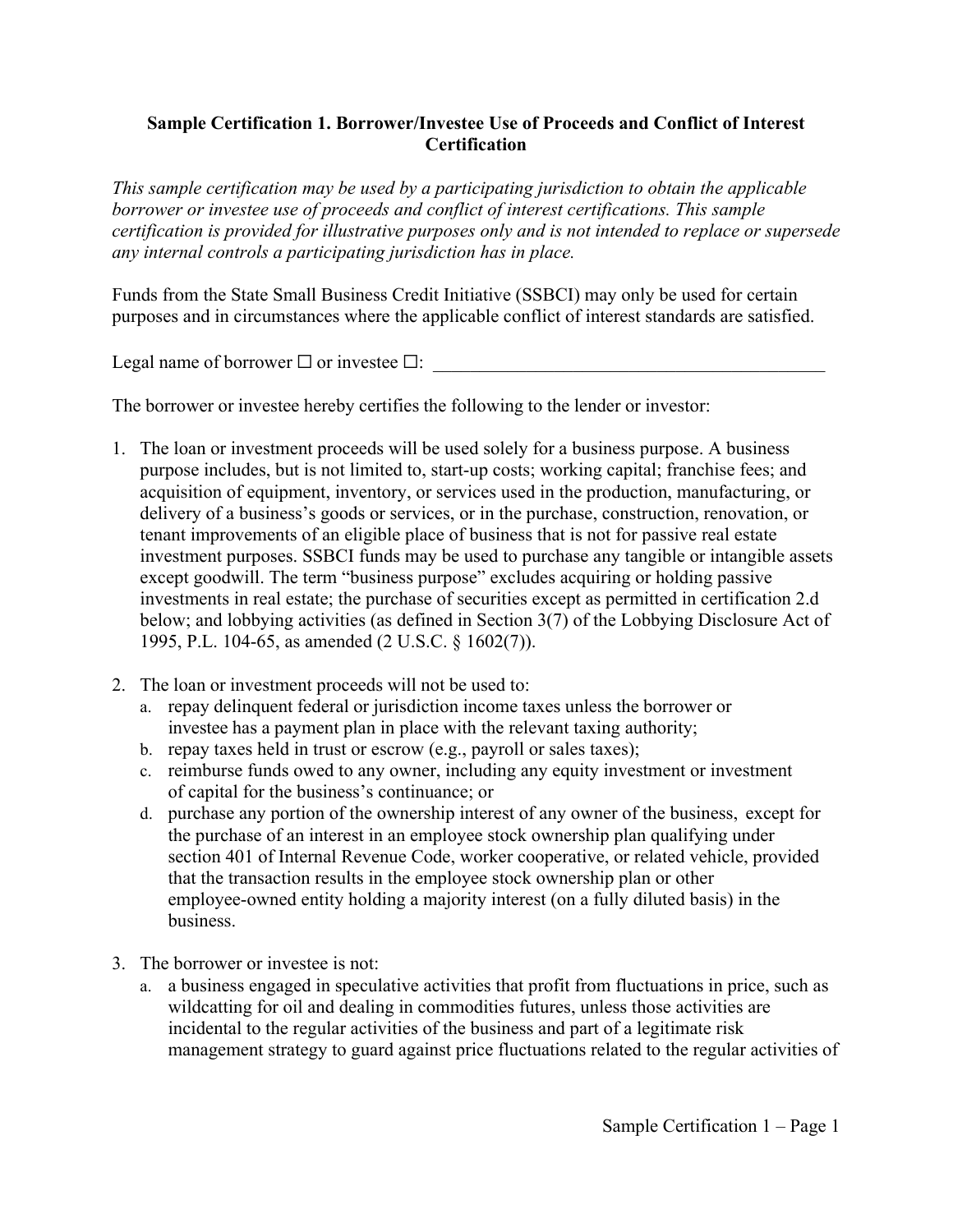the business or through the normal course of trade;<sup>1</sup>

- b. a business that earns more than half of its annual net revenue from lending activities, unless the business is (1) a CDFI that is not a depository institution or a bank holding company, or (2) a Tribal enterprise lender that is not a depository institution or a bank holding company;
- c. a business engaged in pyramid sales, where a participant's primary incentive is based on the sales made by an ever-increasing number of participants;
- d. a business engaged in activities that are prohibited by federal law or, if permitted by federal law, applicable law in the jurisdiction where the business is located or conducted (this includes businesses that make, sell, service, or distribute products or services used in connection with illegal activity, unless such use can be shown to be completely outside of the business's intended market); this category of businesses includes direct and indirect marijuana businesses, as defined in Small Business Administration (SBA) Standard Operating Procedure (SOP) 50 10 6;<sup>2</sup> or
- e. a business deriving more than one-third of gross annual revenue from legal gambling activities, unless the business is a Tribal SSBCI participant, in which case the Tribal SSBCI participant is prohibited from using SSBCI funds for gaming activities, but is not restricted from using SSBCI funds for non-gaming activities merely due to an organizational tie to a gaming business.<sup>3</sup> For purposes of Tribal SSBCI programs, "gaming activities" includes only "class II gaming" and "class III gaming" as these terms are defined under the Indian Gaming Regulatory Act (IGRA), 25 U.S.C. § 2703.

# *For a borrower participating in a loan/credit program:*

- 4. The borrower is not:
	- a. an executive officer, director, or principal shareholder of the lender;
	- b. a member of the immediate family of an executive officer, director, or principal shareholder of the lender; or
	- c. a related interest or immediate family member of such an executive officer, director, or principal shareholder of the lender.

For the purposes of the above conflict of interest certification, the terms "executive officer," "director," "principal shareholder," "immediate family," and "related interest" refer to the same relationship to the lender as the relationships described in 12 C.F.R. part 215.

<sup>&</sup>lt;sup>1</sup> A construction loan permitted under the guidance on passive real estate investment in the SSBCI Capital Program Policy Guidelines will not be considered a speculative business for purposes of SSBCI. 2

<sup>&</sup>lt;sup>2</sup> See chapter 3.A.8.b of SBA SOP 50 10 6 (effective October 1, 2020), which specifies the following with respect to marijuana-related businesses: "Because federal law prohibits the distribution and sale of marijuana, financial transactions involving a marijuana-related business would generally involve funds derived from illegal activity. Therefore, businesses that derive revenue from marijuana-related activities or that support the end-use of marijuana may be ineligible for SBA financial assistance."

<sup>&</sup>lt;sup>3</sup> Under this standard, a gaming Tribal enterprise could apply for SSBCI funds for a new gas station, for example, even if the Tribal enterprise's revenues from gaming were greater than 33 percent.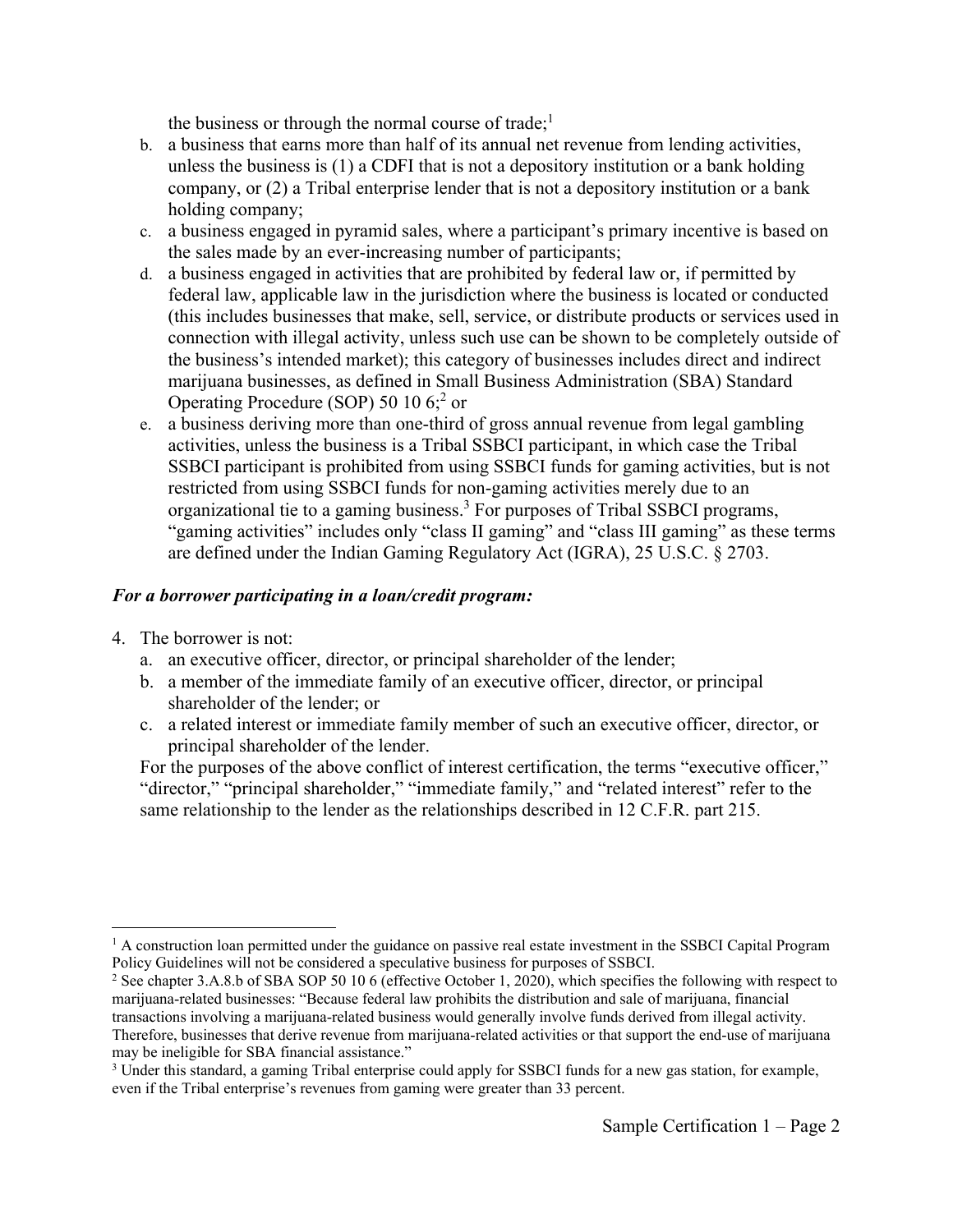#### *For an investee participating in a venture capital/equity program:*

5. The investee is compliant with the venture capital program conflict of interest standards set forth in Section VIII.f of the SSBCI Capital Program Policy Guidelines. Briefly, these standards provide that no SSBCI insider, or a family member or business partner of an SSBCI insider, has a personal financial interest in the investee unless an exception specified in Section VIII.f of the SSBCI Capital Program Policy Guidelines applies. The terms "SSBCI insider," "family member," "business partner," and "personal financial interest" have the meanings set forth in Section VIII.f of the SSBCI Capital Program Policy Guidelines.

If an exception applies, it must be specified here:

| The undersigned is an authorized representative of the borrower or investee. |  |
|------------------------------------------------------------------------------|--|
|                                                                              |  |

| Name:  |  |  |
|--------|--|--|
| Title: |  |  |
| Date:  |  |  |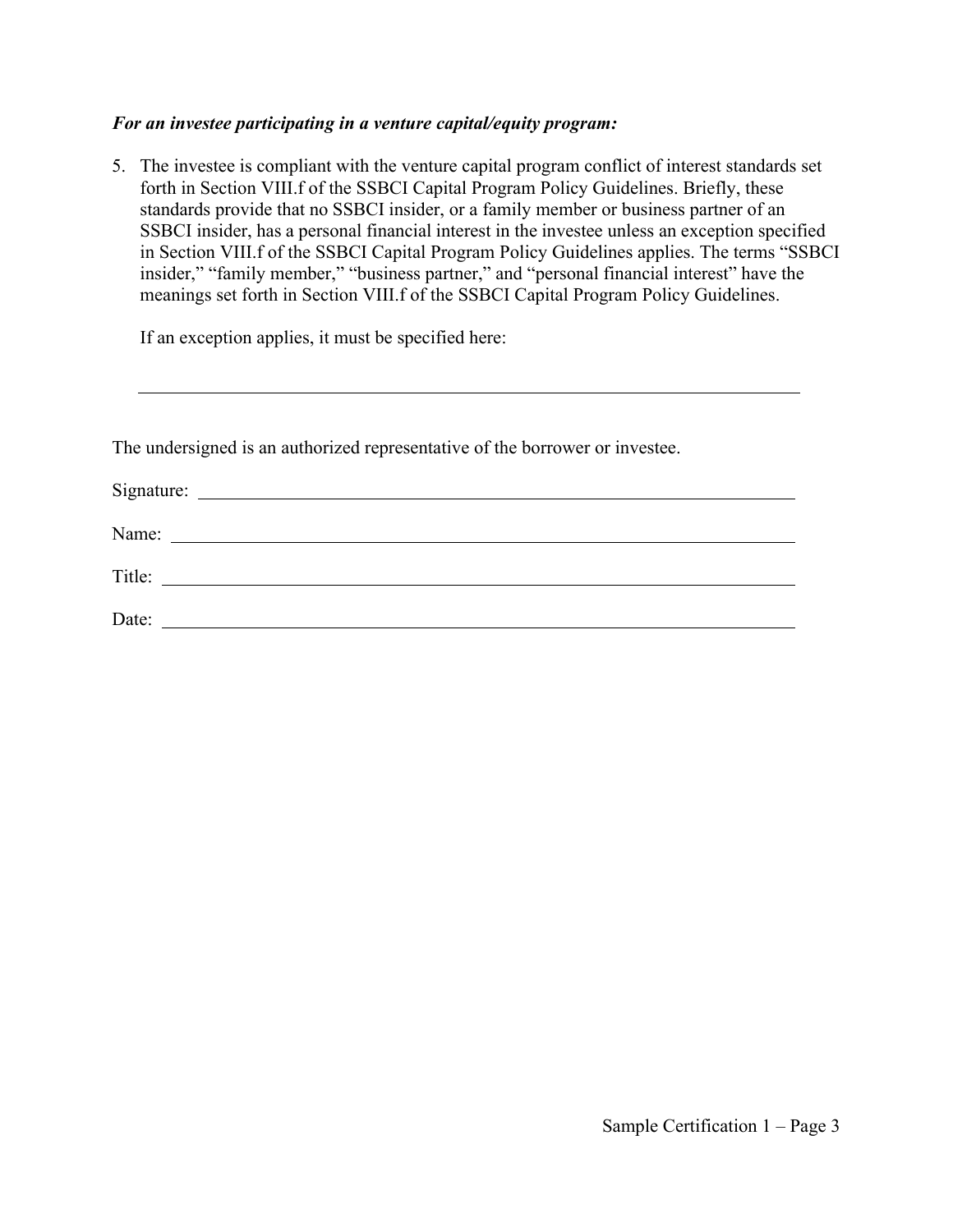## **Sample Certification 2. Lender/Investor Use of Proceeds and Conflict of Interest Certification**

*This sample certification may be used by a participating jurisdiction to obtain the applicable lender or investor use of proceeds and conflict of interest certifications. This sample certification is provided for illustrative purposes only and is not intended to replace or supersede any internal controls a participating jurisdiction has in place.* 

Funds from the State Small Business Credit Initiative (SSBCI) may only be used for certain purposes and in circumstances where the applicable conflict of interest standards are satisfied.

Legal name of lender  $\Box$  or investor  $\Box$ :

The lender or investor hereby certifies the following to the participating jurisdiction:

- 1. The SSBCI-supported loan or investment is not being made in order to place under the protection of the approved program prior debt that is not covered under the approved program and that is or was owed by the borrower/investee to the lender/investor or to an affiliate of the lender/investor.
- 2. If the SSBCI-supported loan is a refinancing, it complies with all applicable SSBCI restrictions and requirements in Sections VII.f and VIII.f of the SSBCI Capital Program Policy Guidelines regarding refinancing and new extensions of credit, including that the SSBCI-supported loan is not a refinancing of a loan previously made to the borrower by the lender or an affiliate of the lender.
- 3. The lender or investor is not attempting to enroll any portion of an SBA-guaranteed loan.
- 4. For an SSBCI-supported venture capital or equity investment, the investment complies with the venture capital program conflict of interest standards as set forth in Section VIII.f of the SSBCI Capital Program Policy Guidelines.

The undersigned is an authorized representative of the lender or investor.

|        | Name:                                                       |  |  |
|--------|-------------------------------------------------------------|--|--|
| Title: | <u> 1989 - Andrea Stadt Britain, amerikansk politiker (</u> |  |  |
| Date:  | <u> 1989 - Andrea State Barbara, política establece</u>     |  |  |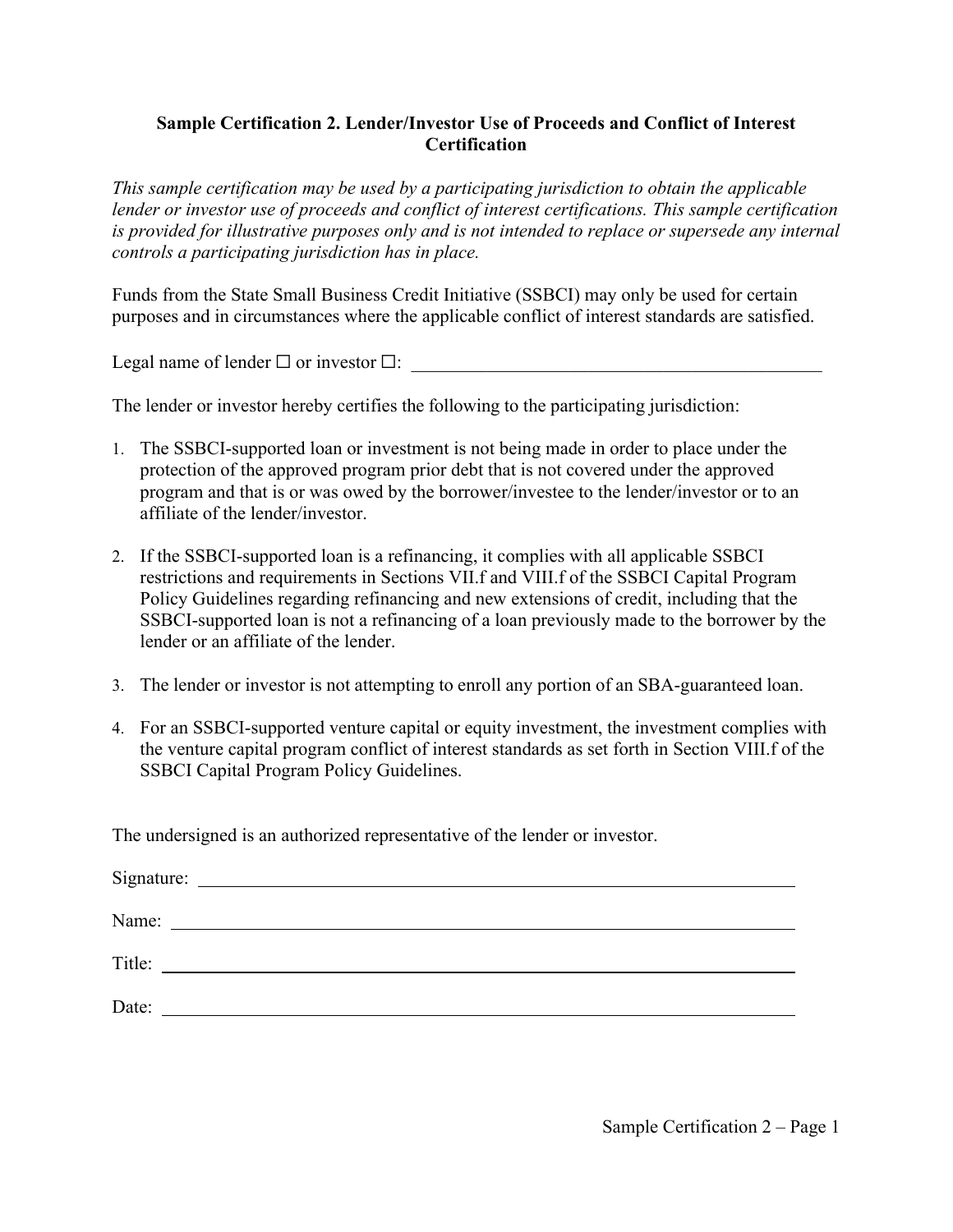## **Sample Certification 3. Sex Offender Lender/Borrower Certification (Loan/Credit Program)**

*This sample certification may be used by a participating jurisdiction to obtain the applicable lender or borrower sex offender certification. This sample certification is provided for illustrative purposes only and is not intended to replace or supersede any internal controls a participating jurisdiction has in place.* 

Under the State Small Business Credit Initiative (SSBCI), lenders and borrowers must certify that their principals have not been convicted of a sex offense against a minor.

Legal name of lender  $\Box$  or borrower  $\Box$ :

The lender or borrower hereby certifies the following to the participating jurisdiction:

No principal of the entity listed above has been convicted of a sex offense against a minor (as such terms are defined in 34 U.S.C. § 20911). For the purposes of this certification, "principal" means the following: if a sole proprietorship, the proprietor; if a partnership, each partner; if a corporation, limited liability company, association, development company, or other entity, each director, each of the five most highly compensated executives, officers, or employees of the entity, and each direct or indirect holder of 20 percent or more of the ownership stock or stock equivalent of the entity.

The undersigned is an authorized representative of the lender or borrower.

| Signature: | <u> 1989 - Andrea State Barbara, política establece</u>                                                              |  |  |
|------------|----------------------------------------------------------------------------------------------------------------------|--|--|
| Name:      | <u> 1980 - Jan Samuel Barbara, martin da shekara 1980 - An tsara 1980 - An tsara 1980 - An tsara 1980 - An tsara</u> |  |  |
| Title:     | <u> 1989 - Jan Samuel Barbara, margaret e</u>                                                                        |  |  |
| Date:      |                                                                                                                      |  |  |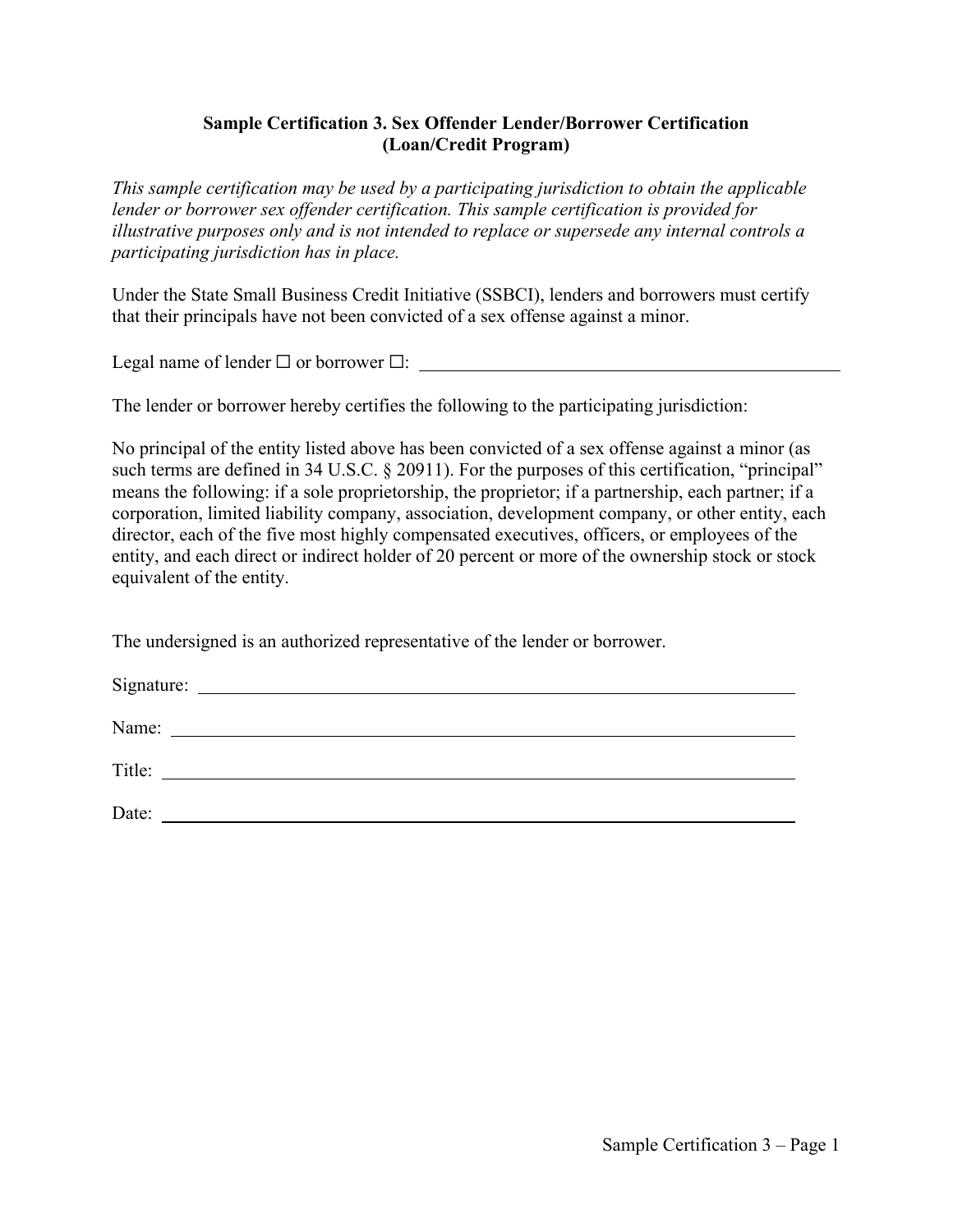## **Sample Certification 4. Sex Offender Investor/Investee Certification (Venture Capital/Equity Program)**

*This sample certification may be used by a participating jurisdiction to obtain the applicable investor or investee sex offender certification. This sample certification is provided for illustrative purposes only and is not intended to replace or supersede any internal controls a participating jurisdiction has in place.* 

Under the State Small Business Credit Initiative (SSBCI), investors and investees must certify that their principals have not been convicted of a sex offense against a minor.

Legal name of investor  $\Box$  or investee  $\Box$ :

The investor or investee hereby certifies the following to the participating jurisdiction:

No principal of the entity listed above, has been convicted of a sex offense against a minor (as such terms are defined in 34 U.S.C. § 20911). For the purposes of this certification, "principal" is defined as if a sole proprietorship, the proprietor; if a partnership, each managing partner and each partner who is a natural person and holds 50 percent or more ownership interest of any class of the partnership interests; if a corporation, limited liability company, association, development company, or other entity, each director, each of the five most highly compensated executives or officers of the entity, and each natural person who is a direct or indirect holder of 50 percent or more of any class of equity interest in the entity; and if a partnership where the managing partner is a corporation, limited liability company, association, development company, or other entity, each director and each of the five most highly compensated executives or officers of the entity.

The undersigned is an authorized representative of the investor or investee.

Signature: Signature:  $\frac{1}{2}$  is the set of  $\frac{1}{2}$  is the set of  $\frac{1}{2}$  is the set of  $\frac{1}{2}$  is the set of  $\frac{1}{2}$  is the set of  $\frac{1}{2}$  is the set of  $\frac{1}{2}$  is the set of  $\frac{1}{2}$  is the set of  $\frac{1}{2}$ 

Name:

Title:

Date: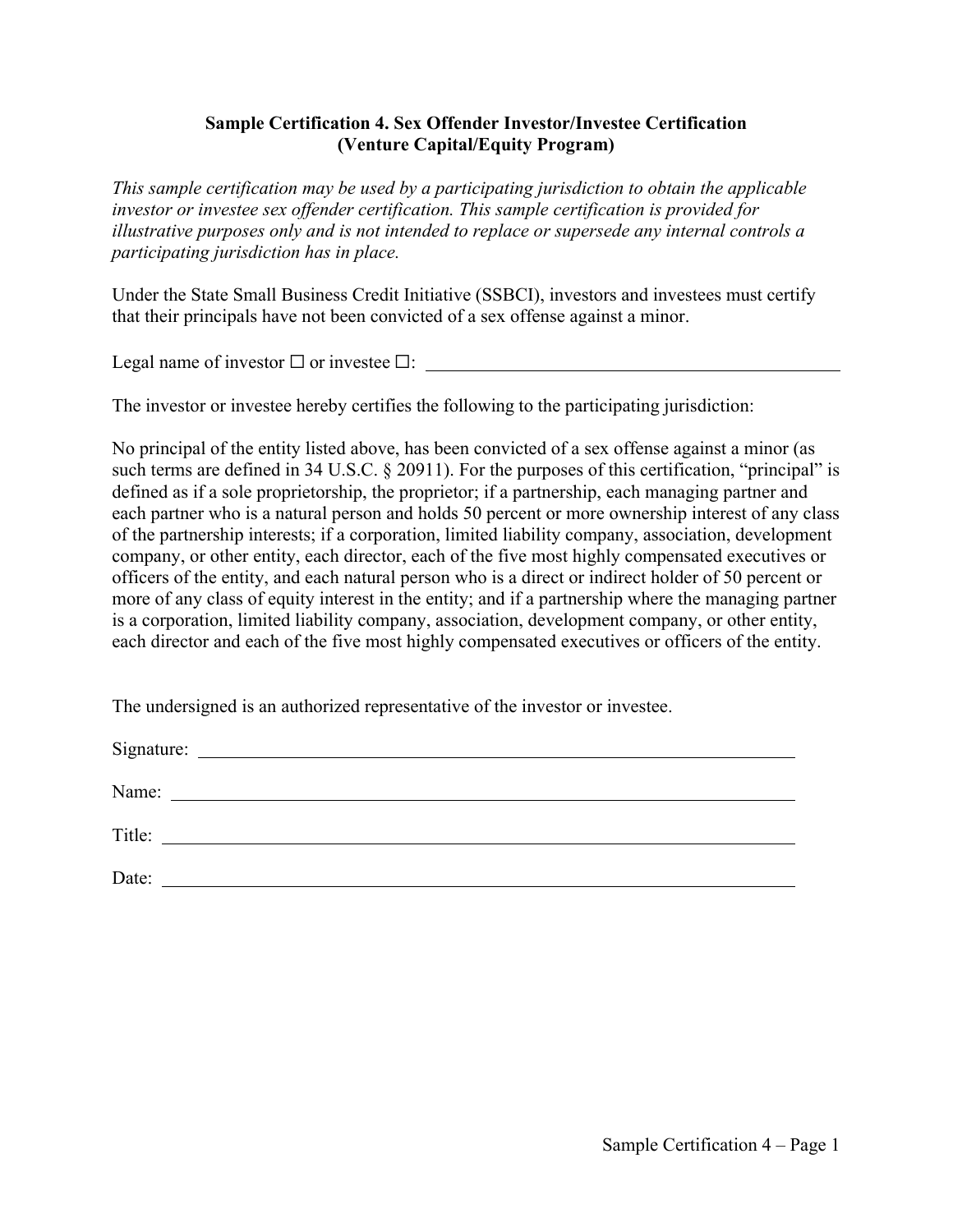# **Sample Certification 5. Borrower/Investee Certification Related to Business Enterprises Owned and Controlled by Socially and Economically Disadvantaged Individuals (SEDI-Owned Businesses)**

*This sample certification may be used by a participating jurisdiction to obtain the applicable SEDI-owned business certification. This sample certification is provided for illustrative purposes only and is not intended to replace or supersede any internal controls a participating jurisdiction has in place.* 

This transaction is supported with funding provided through the State Small Business Credit Initiative (SSBCI), a federal program that supports small business lending and investment programs in states, the District of Columbia, territories, and Tribal governments (collectively known as participating jurisdictions). SSBCI programs are designed to expand access to capital, promote economic resiliency, and create new jobs and economic opportunity. SSBCI provides funding for participating jurisdictions to support businesses owned and controlled by socially and economically disadvantaged individuals (SEDI-owned businesses).<sup>1</sup> This certification provides documentation that an SSBCI loan or investment supported a SEDI-owned business. The information collected from this certification can only be used for purposes of the SSBCI program and must not be used for any other purposes (e.g., marketing, sale to third parties). The information collected must also not be used in a manner that violates any applicable antidiscrimination laws, including, but not limited to, the laws specified in Section IX.b of the Capital Program Policy Guidelines (Compliance with Civil Rights Requirements).

The borrower or investee is not required to provide this certification. The borrower or investee may identify all categories in groups (1) through (3) below that apply, including all subcategories in group (1) that apply.

Legal name of borrower  $\Box$  or investee  $\Box$ :

The borrower or investee hereby certifies to the lender or investor that it is a:

1. Business enterprise that is owned and controlled<sup>2</sup> by individuals who have had their access to credit on reasonable terms diminished as compared to others in comparable economic circumstances, due to their:

 $\Box$  membership of a group that has been subjected to racial or ethnic prejudice or cultural bias within American society;

<sup>&</sup>lt;sup>1</sup> SSBCI funds count toward fulfilling the "expended for" requirement for the \$1.5 billion SEDI allocation and toward qualifying for initial eligible amounts under the \$1.0 billion SEDI incentive allocation if the SSBCI funds have been expended for loans, investments, or other credit or equity support to any of the four groups of businesses set forth in Section IV.a of the SSBCI Capital Program Policy Guidelines. While a participating jurisdiction may reasonably identify group (4) businesses (i.e., those located in Community Development Financial Institution (CDFI) Investment Areas) based on businesses' addresses from the relevant loan, investment, and credit or equity support applications, certification is required with regard to groups (1) through (3).

<sup>&</sup>lt;sup>2</sup> The term "owned and controlled" means, if privately owned, 51 percent is owned by such individuals; if publicly owned, 51 percent of the stock is owned by such individuals; and in the case of a mutual institution, a majority of the board of directors, account holders, and the community of which the institution services is predominantly comprised of such individuals.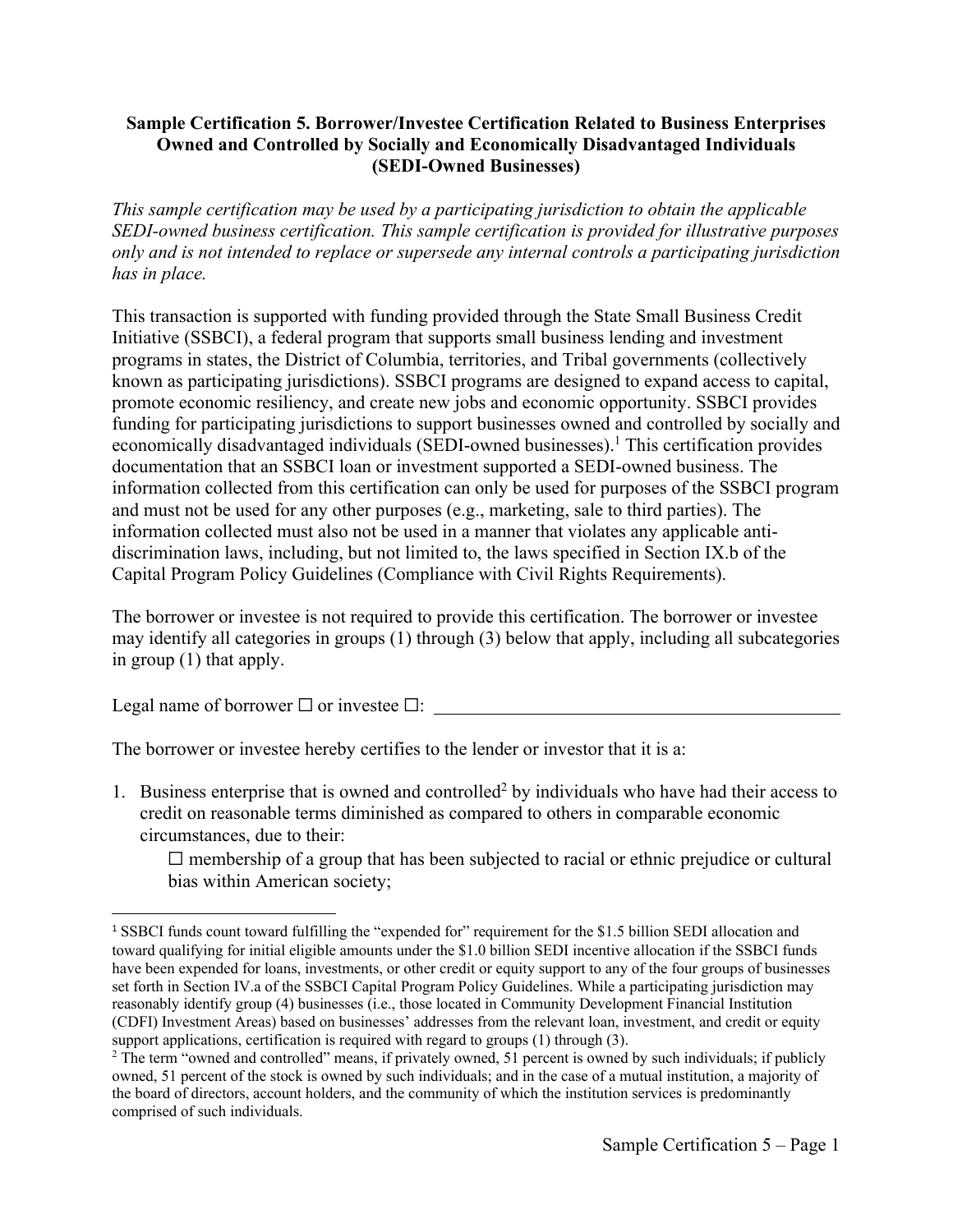□ gender;

 $\Box$  veteran status;

 $\Box$  limited English proficiency;

 $\Box$  disability;

 $\Box$  long-term residence in an environment isolated from the mainstream of American society;

 $\square$  membership of a federally or state-recognized Indian Tribe;

 $\Box$  long-term residence in a rural community;

 $\square$  residence in a U.S. territory;

 $\Box$  residence in a community undergoing economic transitions (including communities impacted by the shift towards a net-zero economy or deindustrialization); or

 $\Box$  membership of another underserved community.<sup>3</sup>

2.  $\Box$  Business enterprise that is owned and controlled by individuals whose residences are in CDFI Investment Areas, as defined in 12 C.F.R.  $\S$  1805.201(b)(3)(ii).<sup>4</sup>

Individual(s)' Address(es) in CDFI Investment Areas:

3.  $\Box$  Business enterprise that will build, open, or operate a location in a CDFI Investment Area, as defined in 12 C.F.R. § 1805.201(b)(3)(ii).

Business Address in CDFI Investment Area:

<sup>&</sup>lt;sup>3</sup> "Underserved communities" are populations sharing a particular characteristic, as well as geographic communities, that have been systematically denied a full opportunity to participate in aspects of economic, social, and civic life, as exemplified by the list in the definition of equity. Equity is consistent and systematic fair, just, and impartial treatment of all individuals, including individuals who belong to underserved communities that have been denied such treatment, such as Black, Latino, and Indigenous and Native American persons, Asian Americans and Pacific Islanders and other persons of color; members of religious minorities; lesbian, gay, bisexual, transgender, and queer (LGBTQ+) persons; persons with disabilities; persons who live in rural areas; and persons otherwise adversely affected by persistent poverty or inequality.

<sup>&</sup>lt;sup>4</sup> Treasury has provided a mapping tool for the borrower or investee to use to identify whether the relevant address is in a CDFI Investment Area at https://home.treasury.gov/policy-issues/small-business-programs/state-small-businesscredit-initiative-ssbci/2021-ssbci/cdfi-fund-investment-areas. For each calendar year, Treasury will use the list of CDFI Investment Areas identified by the CDFI Fund as of January 1 of the calendar year. If the CDFI Fund's list is updated during that calendar year, the new list will not be adopted for purposes of SSBCI until the next calendar year, thus providing advance notice to jurisdictions. Further, Treasury has determined that American Samoa, Guam, the Northern Mariana Islands, and the U.S. Virgin Islands in their entirety constitute CDFI Investment Areas for purposes of the SSBCI, because each of these territories has a poverty rate of at least 20 percent.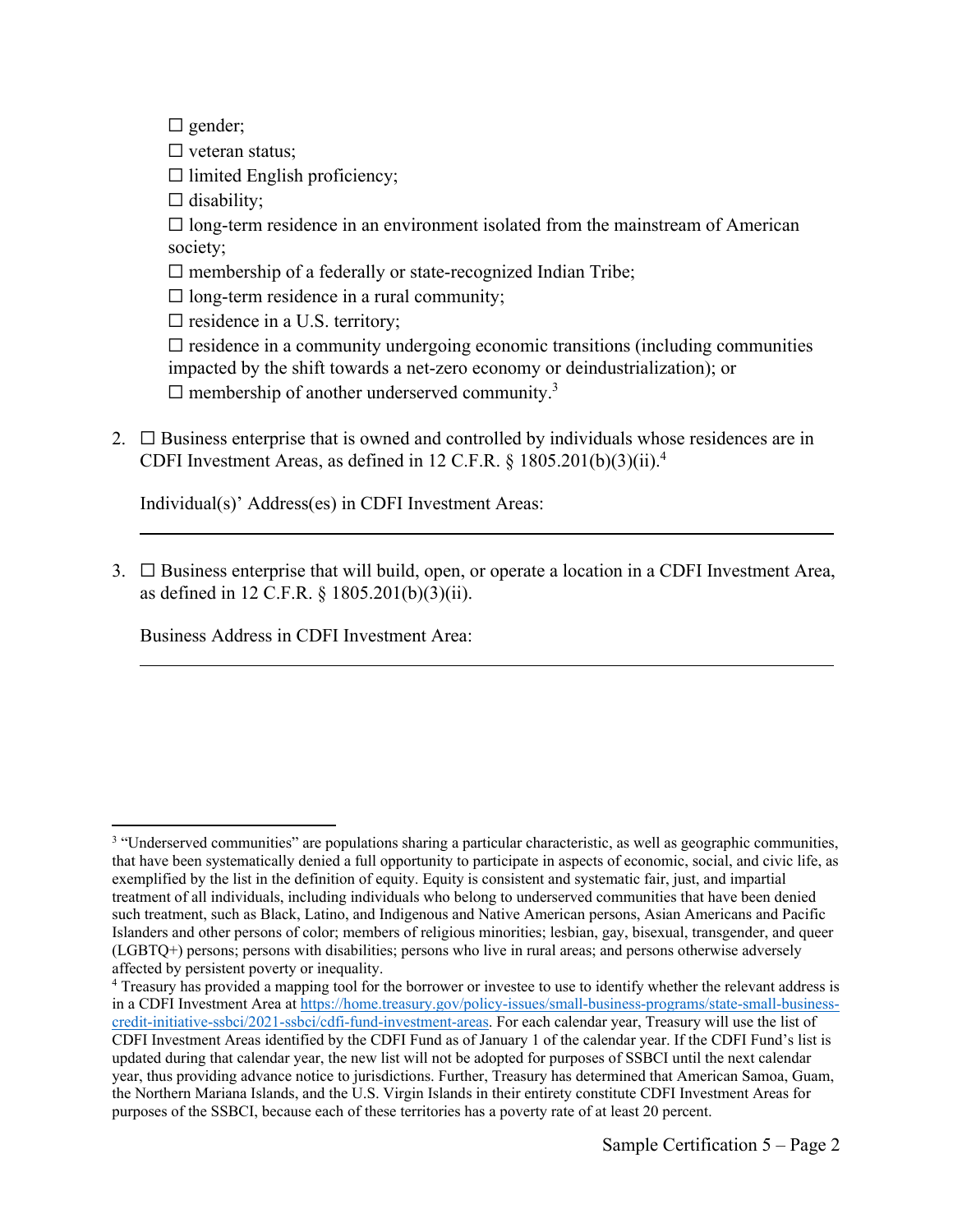The undersigned is an authorized representative of the borrower or investee.

| Signature: | <u> 1989 - Andrea Station Barbara, amerikan per</u>   |  |
|------------|-------------------------------------------------------|--|
| Name:      | <u> 1989 - Johann Stein, fransk politik (d. 1989)</u> |  |
| Title:     | <u> 1980 - Jan Sterling von Berger († 1900)</u>       |  |
| Date:      |                                                       |  |